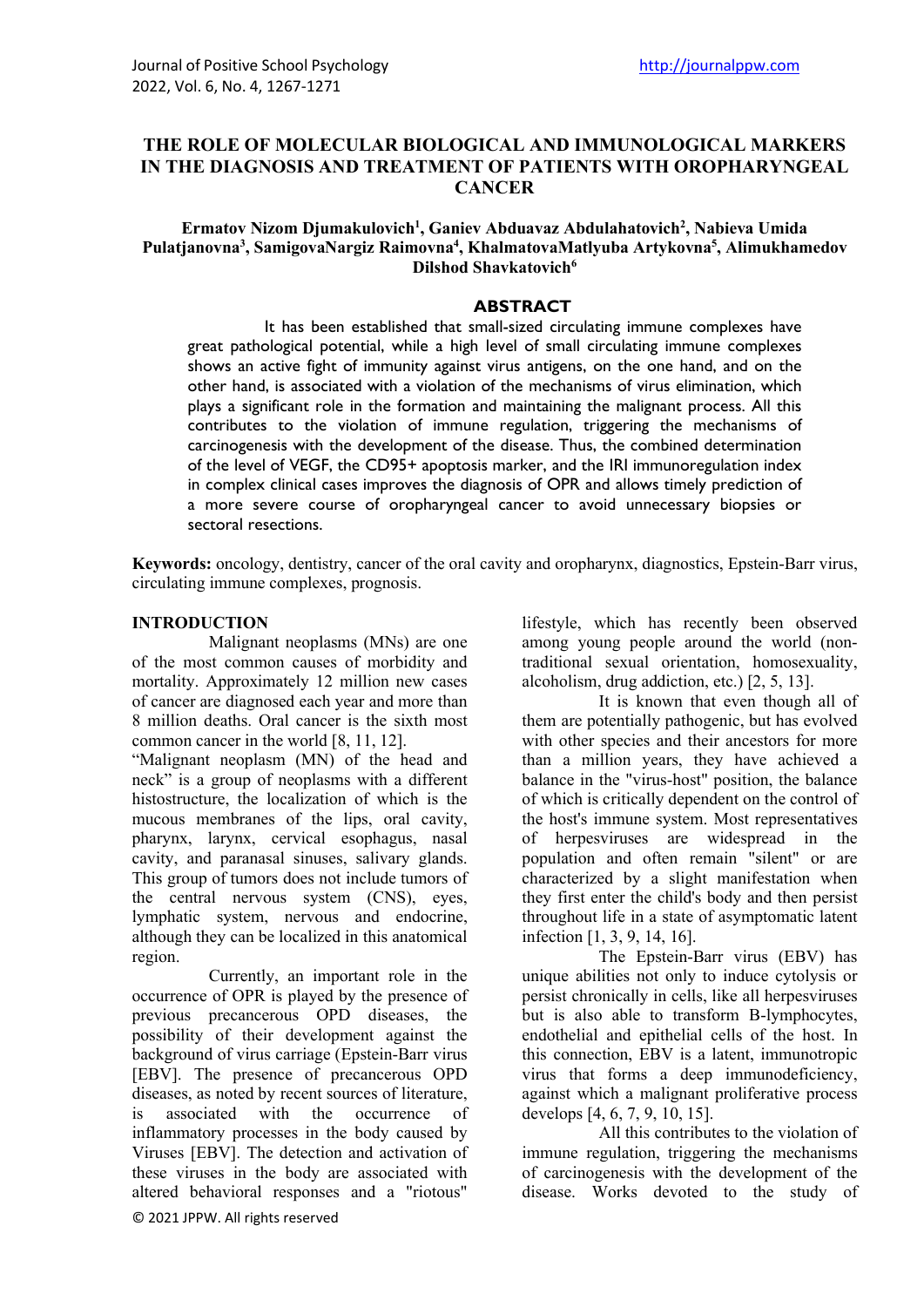epidemiological features in OPD, changes arising from the immune system (IS) due to the presence of EBV, as well as to optimize surgical methods of treatment that improve the survival of patients over the past decades have not been carried out in the republic, which determines the relevance and relevance of this scientific research. research.

## **MATERIALS AND METHODS**

The results of a survey of 65 patients with oropharyngeal cancer were included in the study. Patients underwent serological, immunological, and molecular genetic studies to clarify the pathogenetic mechanisms of virological and immunological factors in the development and course of oropharyngeal cancer variants. In the Tashkent regional branch of the Republican Specialized Scientific and Practical Medical Center of Oncology and Radiology (TRB RSSPMCOR) from 2008 to 2017 (over the past 10 years), 1021 patients with oropharyngeal cancer (OPC) underwent combined and complex treatment. According to the morphological study, all patients were diagnosed with OPR. Of these, the study included 427 patients who underwent combined and complex treatment. The study included 33 patients operated on at the Rostov Cancer Research Institute (RCRI). The patients were divided into 2 groups: the main group (n=149), who underwent standard treatment, including mandibulotomy with urostomy, and the control group (n=278), who did not undergo this type of operation.

## **RESULTS AND DISCUSSION**

The main criteria for inclusion in the study were clinically and morphologically established widespread OPR. Patients with early cancer - oropharyngeal zone (OPZ) - 233 (22.8%) patients were not included in the study. The distribution of patients by sex was as follows: in the main group - men  $60.4\%$  (90), women - 39.6% (59); in the control - 58.6% (163); 41.4% (115), respectively (Table 1).

| $N_2$ | Gender | Primary |               | Control |               |              |
|-------|--------|---------|---------------|---------|---------------|--------------|
|       |        | abs     | $\frac{6}{6}$ | abs     | $\frac{6}{6}$ | <b>Total</b> |
| 1.    | Men    | 90      | 60.4%         | 163     | 58.6%         | 253          |
| 2.    | Women  | 59      | 39.6%         | 115     | 41.4%         | 174          |
| Total |        | 149     | 100%          | 278     | 100%          | 427          |

**Table 1 Distribution of patients by gender in the control and main groups of oropharyngeal cancer**

The distribution of patients by sex and age intervals showed that among patients men are predominant: 253 (59.3%) compared with women 174 (40.7%), the ratio is 1.45:1. The average age of the patients was  $59.0 \pm 1.4$ years for men and 59.6±2.08 years for women; the age range was from 19 to 85 years. It was established that common OPR occurred at any age, however, two-thirds of patients with stage IV OPR were patients in the age range of 50-70 years.

All patients underwent immunological studies in peripheral blood serum at the initial admission after the diagnosis was established before treatment to identify the values of the most vulnerable immunological markers that play an important role in the diagnosis, dynamics of treatment, and prognosis of oncological diseases.

Determination of circulating immune complexes of various sizes (CIC) by ELISA analysis on the Stat-Fax analyzer (USA) was carried out in the laboratory of immune cytokines of the Institute of Immunology of the Academy of Sciences of the Republic of Uzbekistan. CEC sizes are determined using different concentrations of PEG. Low concentrations of PEG precipitate large CECs with a predominance of antigen, while high concentrations precipitate small CECs with a predominant content of antibodies.

To study the humoral link of immunity in patients with oropharyngeal cancer, we studied circulating immune complexes (CIC). One of the main characteristics of the CEC is its size. In the patients examined by us, an increase in the values of the CIC and large values  $(3%)$  and small values  $(4%)$  was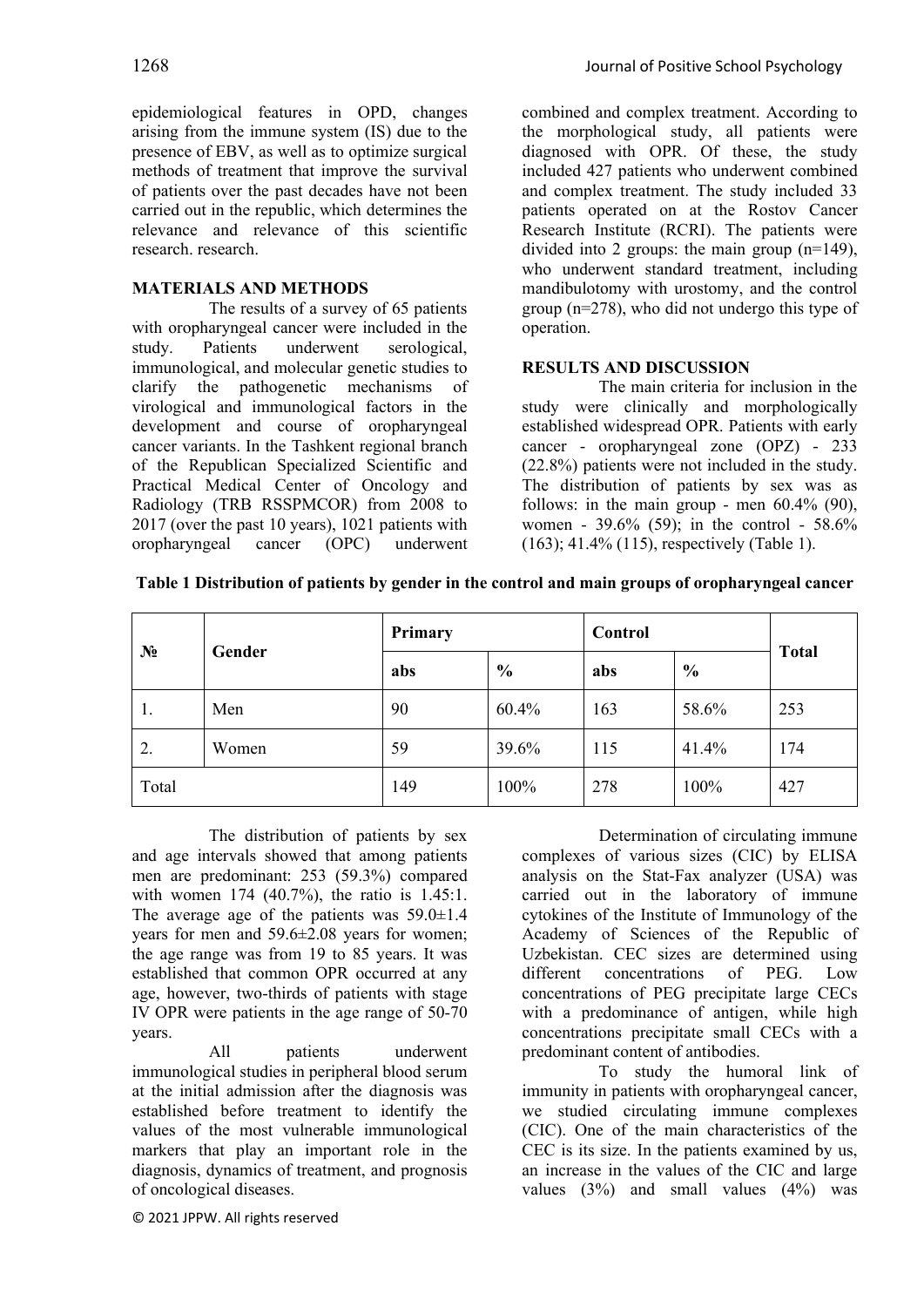revealed. Moreover, the CEC values of 3% and 4% were higher than the control group by more than 2-3 times. Considering that small circulating immune complexes have great pathological potential, it is important to identify this indicator. And it should be taken into account that a high level of small circulating immune complexes shows an active fight of immunity against virus antigens, on the one hand, and on the other hand, it is associated with a violation of the mechanisms of virus elimination, which plays a significant role in the formation and maintenance of the malignant process. Violation of the elimination of viruses, in this case, depends on a change in the function of the cells of the monocyte-macrophage system - cells whose main function is the absorption and disintegration of immune complexes.

Large CECs (3%), having the ability to bind complement, but due to their large size and insolubility, are rapidly phagocytosed and have low pathogenicity, as a result of which they are not pathogenetically unfavorable in the prognosis and course of oropharyngeal cancer. Analysis of the obtained results showed that in oropharyngeal cancer against the background of a long-term chronic course of EBV infection, dysregulation of the cell link is observed due to a decrease in the expression of Thelpers/inducers and an increase in the expression of T-cytotoxic lymphocytes against the background of activation of the humoral immunity link. And the existing, insufficient T cell immune response can be the result of both clonal depletion of T-lymphocytes-helpers, and be a consequence of a dysfunction of the immune system in the presentation of antigen to cells, as well as a decrease in the efficiency of Tcytotoxic lymphocytes.

For an in-depth study of certain stages of the pathogenesis of the development of neoplasms in the conditions of the tumor degeneration of cells, the study of the neoangiogenesis factor characterizing tumor growth is an important factor in terms of diagnosis in the study of malignant growth activity in oropharyngeal cancer.

© 2021 JPPW. All rights reserved We have determined the level of VEGF in blood serum in newly diagnosed patients with oropharyngeal cancer (T3-4N0M0 stages), as well as in the control group (healthy individuals). The studies were carried out in dynamics - upon admission of patients and after 14 days after surgery (to exclude the release of VEGF due to the initiating effect of surgical intervention). Analysis of the results of the

conducted studies revealed that the level of VEGF in the blood serum of patients was increased relative to the control group. Thus, in the control group, the level of vascular endothelial growth factor was 35.4±0.43 ng/ml, and in patients with initially diagnosed oropharyngeal cancer, this indicator was significantly higher (P<0.05) and averaged 531.21 $\pm$  58.3 ng/ml. It should also be noted that if we consider this indicator separately for groups of patients depending on the presence of metastases, then the level of VEGF in the group of patients with metastases  $(874.21 \pm 67.3 \text{ ng/ml})$ was approximately 3 times higher compared to the data of patients without metastases  $(362.21 \pm 53.1 \text{ ng/ml})$ .

The level of VEGF after surgery on day 14 averaged 308.18±43.1 ng/ml, which is still significantly higher than in the control group, but already almost 2 times lower than before surgery. Considering that all patients were under dispensary observation after treatment, we conditionally divided them into those who still had a high level of VEGF after treatment and those who had this level significantly lower. And as a result of retrospective observation, it was found that among patients who had a high level of VEGF after tumor removal, the number of relapses was 2.1 times more than in patients with a lower level of VEGF after tumor removal.

To identify pathogenetic relationships, we carried out a complete analysis of the correlation relationships between the level of VEGF with all studied virological, molecular genetic, and immunological parameters. We studied the relationship between changes in the levels of VEGF in the blood serum with the age of patients and revealed a direct correlation of the average level of significance between the level of VEGF in the blood serum and the age of patients ( $r=0.51$ ;  $p=0.041$ ). by TNM degrees  $(r=0.45, p=0.018)$ . The presence or absence of concomitant diseases did not change this relationship. That is, the older the patient was, the higher the VEGF levels were determined in him.

Further correlation analysis revealed a significant direct correlation between the level of VEGF and the apoptosis marker CD95+  $(r=0.75; p=0.004)$  and an inverse correlation with the IRI immunoregulation index  $(r= -0.487;$ p=0.021). Next, we examined the occurrence of these indicators depending on the distribution by TNM stages. And found that in patients T4N0M0 stage of oropharyngeal cancer in 89%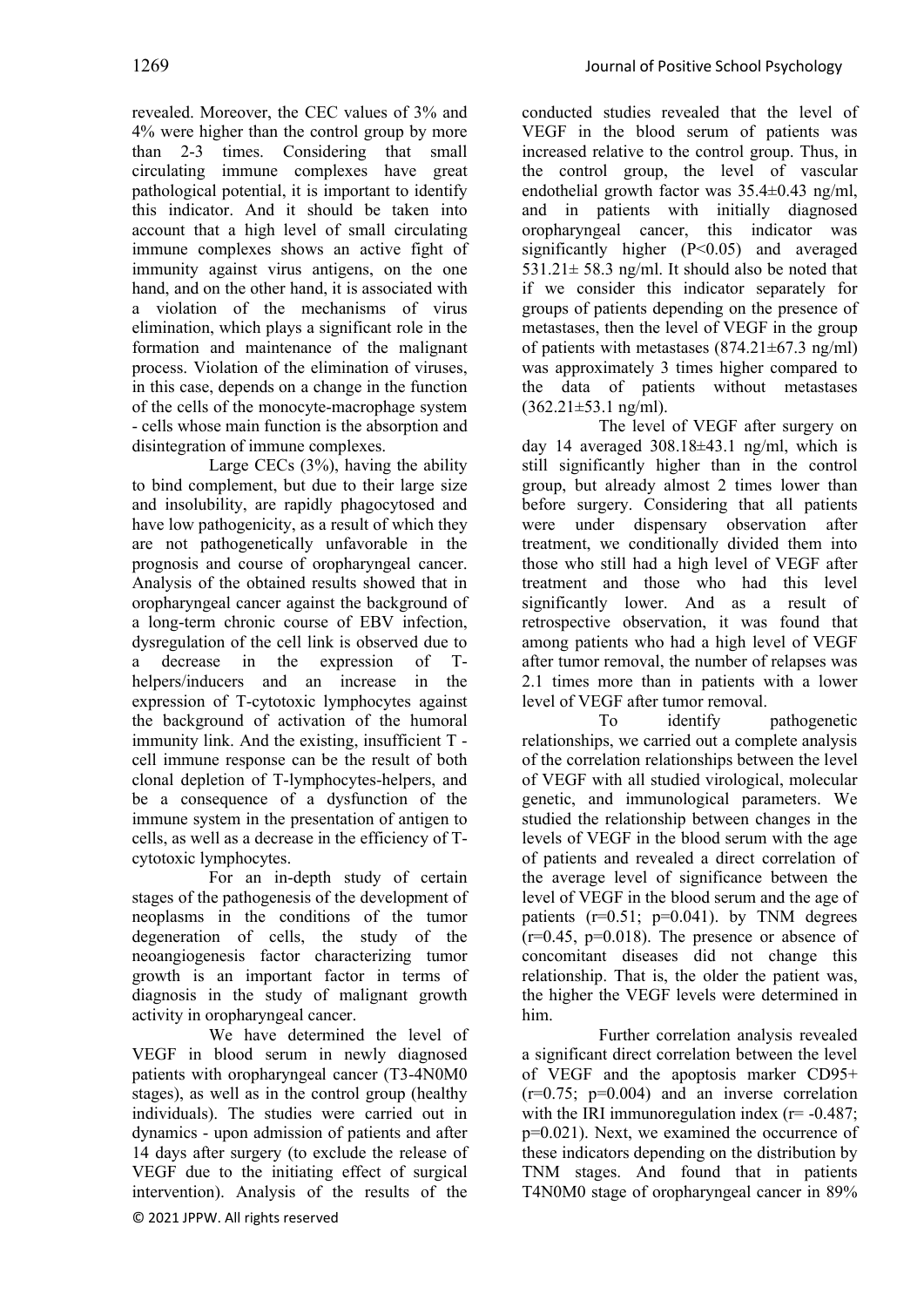of cases there was a high level (above 531.21  $\pm$ 58.3 ng/ml), increased expression (above  $33.4 \pm$ 1.53%), and a decrease in the immunoregulatory index (below 1.0), or at least a combination of 2 of the above indicators. Whereas such values of these 3 interrelated indicators at the T3N0M0 stage were found only in 58% of all cases of the disease. Thus, the joint determination of the level of VEGF, the CD95+ apoptosis marker, and the IRI immunoregulation index makes it possible to predict a more severe course of oropharyngeal cancer.

As a result of comprehensive studies of serological and molecular genetic parameters, it was determined that patients with oropharyngeal cancer were characterized by more frequent (56%) detection of capsular antigen (VCA) and more often in combination with nuclear (NA) Epstein-Barr virus, which is an indicator chronic persistence of the virus, as well as the frequent detection of viral DNA in the saliva of these patients in the absence of replication in the blood plasma, which gives reason to use as predictive criteria for the possible development of oropharyngeal cancer.

In oropharyngeal cancer, against the background of a long-term chronic course of EBV infection, dysregulation of the cell link is observed due to a decrease in the expression of T-helpers and an increase in the expression of T-cytotoxic lymphocytes against the background of activation of the humoral link of immunity.

Among patients who had a high level of VEGF after tumor removal, the number of relapses was 2.1 times more than in patients with a lower VEGF level after tumor removal. A significant direct correlation was found between the level of VEGF and the apoptosis marker CD95+  $(r=0.75; p=0.004)$  and an inverse correlation with the immunoregulation index  $(IRI)$  (r= -0.487; p=0.021).

In patients with T4N0M0 stage of oropharyngeal cancer, in 89% of cases, there was a high level (above 531.21±58.3 ng/ml), increased expression (above 33.4±1.53%), and a decrease in the immunoregulatory index (below 1.0), or at least a combination of 2 of the above. Whereas such values of these 3 interrelated indicators at the T3N0M0 stage were found in 58% of all cases of the disease. That is, the joint determination of the level of VEGF, the CD95+ apoptosis marker, and the IRI immunoregulation index makes it possible to predict a more severe course of oropharyngeal cancer.

### **CONCLUSION**

1. Activation of the humoral link of the immune system was noted, which is manifested by an increase in circulating immune complexes, both large and small.

2. The joint determination of the level of VEGF, the CD95+ apoptosis marker, and the immunoregulation index IRI in difficult clinical cases improves the diagnosis of OPR and allows timely prediction of a more severe course of oropharyngeal cancer to avoid unnecessary biopsies or sectoral resections.

# **LIST OF REFERENCES**

- 1. Azova M.M., Gigani O.B. The role of the Epstein-Barr virus in the occurrence and development of tumor diseases // Natural History and Humanism. - Tomsk, 2006. - T. 3. - No. 3. - p. 3.
- 2. Gazhva S.I., Stepanyan T.B., Goryacheva T.P. The prevalence of dental diseases of the oral mucosa and their diagnosis // International Journal of Applied and Fundamental Research. - Moscow, 2014. - No. 5. - S. 41-44.
- 3. Davydov M.I. Oncology: textbook. Moscow: GEOTAR, Media 2020. - 920 p.
- 4. Dadamov A.D., Zhilonov A.A., Kayumova R.R. Sonoelastography in the early diagnosis of neoplasms of the maxillofacial region // Dentistry. - Tashkent, 2013. - No. 3-4. - S. 75-81.
- 5. Zarkumova A.E. The structure of the incidence of the oral mucosa // Bulletin of KazNMU. - Kazan, 2017. - No. 3. - S. 168- 175.
- 6. O. I. Kit, E. M. Frantsyants, and I. V. Neskubina, Acoust. Study of the content of VEGF-A and TGF-ß in biopsy specimens of squamous cell carcinoma of the tongue and mucous membrane of the floor of the mouth during polychemotherapy with monoclonal antibodies - cetuximab // Research and practice in medicine. - Moscow, 2019. - No. 6(3). - S. 20-28.
- 7. Korytova L.I., Sokurenko V.P., Maslennikova A.V. Current trends in the treatment of locally advanced cancer of the oropharynx and oral cavity. - St. Petersburg: Folio, 2011. - 110 p.
- 8. Rakhmankulova G.S., Tulebaev K.A., Zholdybaev S.S. Oncological alertness in diseases of the oral cavity (literature review) // Bulletin of KazNMU. - Kazan, 2017. - No. 1. - S. 168-172.